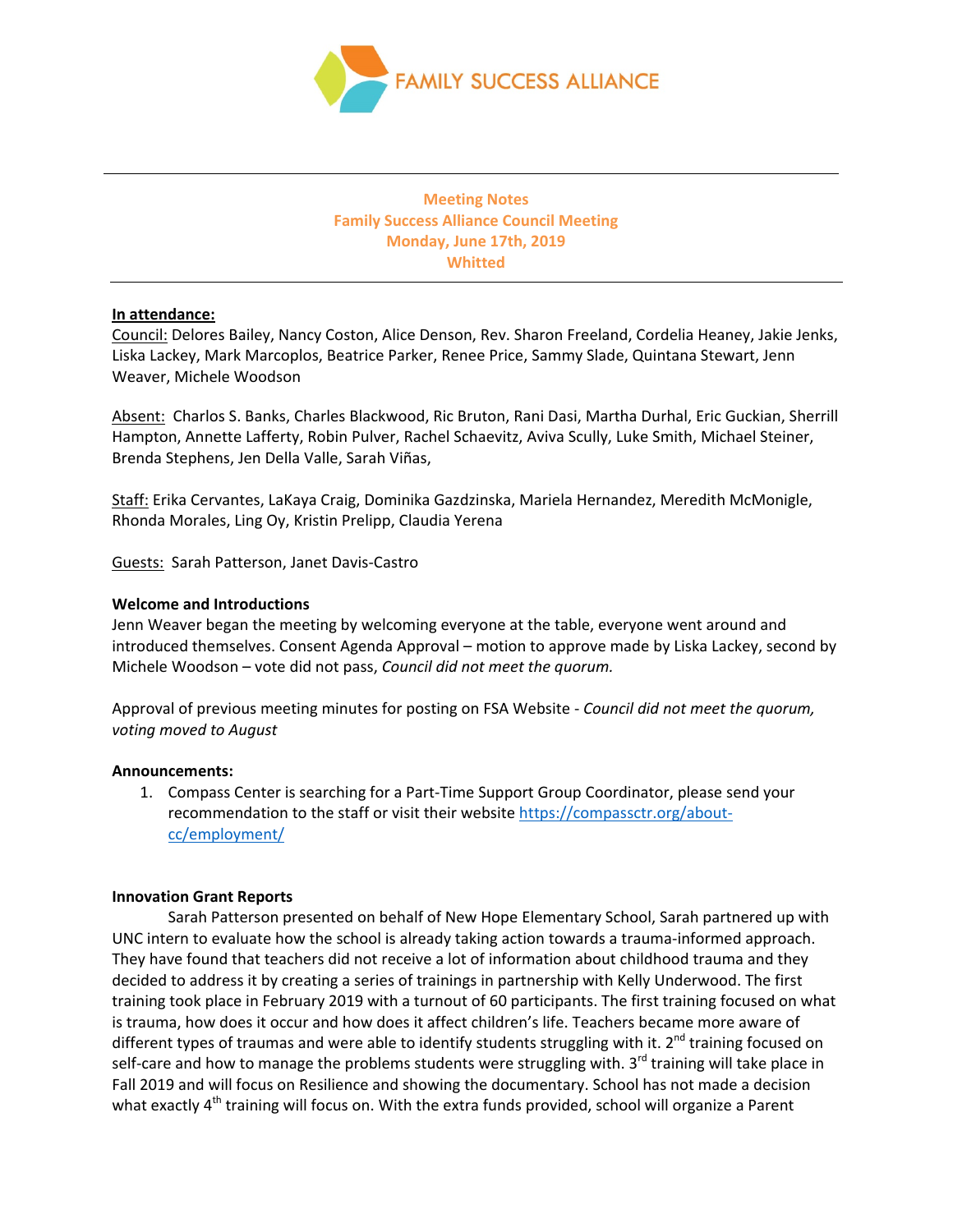

Council group in Fall 2019 to help school staff understand how they could improve and what resources would be the most useful for families. School plans to also provide some trauma-informed training to the Parent Council and screen Resilience Documentary in March 2020. In order to better support all students and families, school focuses on 3 tiers. Tier 1: Building awareness in all students, families and staff – every morning each class sits in Group Circles. Tier 2: work in smaller groups, closely working with teachers focusing on the resources needed for students, school is hoping to hire another council starting this upcoming school year. Tier 3: highest-level of need where school-resources are not sufficient. The school partners with outside counseling agency that can provide support within and outside of school based on parent's preference. Renee Price stated that it is important to focus on all types of traumas, including being different and racism. Aside from trauma-informed training, the school will provide optional professional development training that will focus on how to set up trauma sensitive classrooms and focus on racial bias. School currently only provides assistance to children experiencing trauma, but hopefully with more staff and time available they will be able to provide services to the whole family and not just a child.

Janet Davis-Castro represented Carrboro Elementary School and their focus is on making their institution more culturally responsive and representative of the diverse student population. Social Justice has been added to the curriculum, with the fund provided school was able to set aside 168 teacher planning hours (total of 12 days), several teachers were chosen to focus on social justice in the school, looking broadly on all the units and then focusing closely on what each grade could improve on. Examples include: 5<sup>th</sup> Grade: focused on Slave Heroes and how they survived day-to-day. 4<sup>th</sup> Grade: Wish Tree book and focus on Equity. 3<sup>rd</sup> Grade: Focused on Civil Movement and that everyone is able to make a change,  $2^{nd}$  Grade: Studied Black Musicians and Singers who also made a difference in the world,  $1^{st}$ Grade: Students compared their live at school and home, and realized that we all have several identities, and that we are all similar and different in all kinds of ways, and K Grade: focused on visual arts – what do you feel your community looks like?. School also spent around \$10,000 to fill up classrooms with diversity text (school found there was a high need for non-fiction text). Janet mentioned that the only archive of their work is the presentation with their accomplishments. Janet has done several presentations for the district and other schools - the feedback she received was great but no other schools are interested in expanding this system into their own schools. FSA Council expressed interest in pushing this approach into other schools, Sammy Slade mentioned that we should be using our connections for this kind of work so we can make a difference in the community as a whole.

Orange County Schools expressed interest in collecting an inventory of the changed and implementations they have achieve at their schools in order to know what else the schools can improve on.

### **Strategic Plan Implementation**

Quintana began the conversation by informing the Council that there are two phases planned to expand the reach of FSA that are anticipated by the current strategic plan. Phase I will focus on opening FSA up in fall 2019 to families who live in the Zones but their children do not attend Zone Schools. Phase II will take place over the next couple of years and will focus on expending the navigator program to other zones within the county.

Resources are limited, but by evaluating the navigator program we have noticed that there are a lot of families who are low-touch and less of the ones who are high-touch. We want to have a chance of